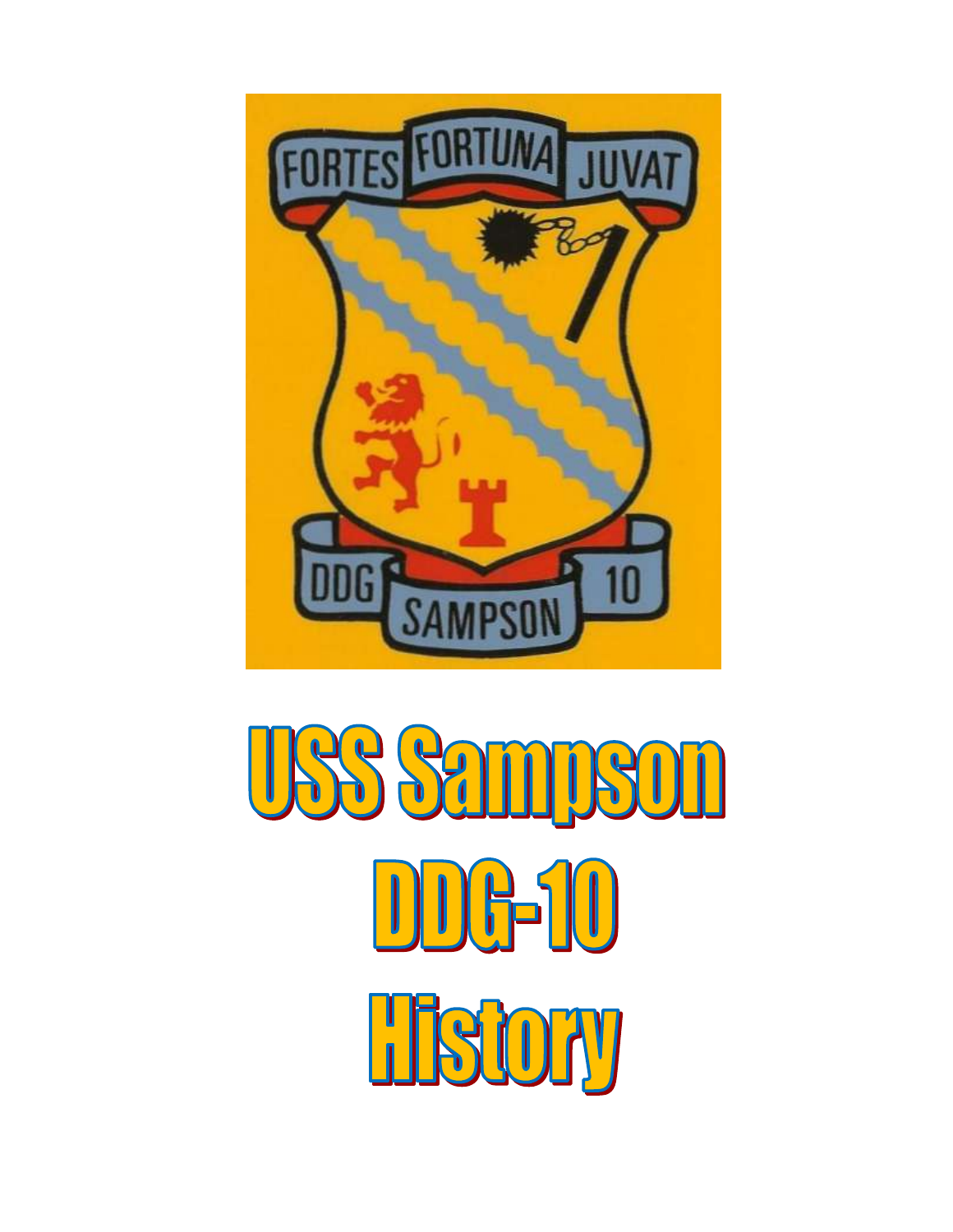## **History of the USS Sampson DDG-10**

This combination of Information that was obtained from:

- Websites:
	- o [www.hazegray.org](http://www.hazegray.org/)
	- o www.navysite.de/dd/ddg10.htm
	- o [www.destroyersonline.com](http://www.destroyersonline.com/)
	- o [www.navsource.org](http://www.navsource.org/)
	- o www.sampsonddg10.org
- Cruise books:
	- o Med Cruise 1966 Cruise Book
	- o USS Sampson DDG-10 1967 Med Cruise Book
	- o USS Sampson DDG-10 Med Cruise 1968-1970
	- o Med "71" cruise book
	- o 1972-1975 cruise book
	- o Mediterranean Cruise USS Sampson 1977-1978
	- o USS Sampson DDG-10 79 Med Cruise
	- o USS Sampson (DDG-10\_ Med Cruise 1-85
	- o USS Sampson DDG-10 1986-87
	- o USS Sampson DDG-10 1988
	- o USS Sampson (DDG-10) 30 Years The Final Chapter 1990-1991
- References
	- $\circ$  Ships and Aircraft of the US Fleet 11<sup>th</sup> through 13<sup>th</sup> editions
	- o Combat Fleets of the World 1976/77 /83 /87
	- o Jane's Fighting Ships 1972-73

**NOTE:** Gray areas represent discrepancies in dates/information between different sources.

## **1958**

Jan 17 Awarded to Bath Iron Works Corp., Bath Maine.

USS Sampson, DDG-10 was the third ship named for Rear Admiral William Thomas Sampson, hero of the Spanish-American War who was responsible for destruction of the Spanish fleet during the blockade of Santiago.

## **1959**

|      | March 2       | Laid down                                                                                                                                                                                                                                          |
|------|---------------|----------------------------------------------------------------------------------------------------------------------------------------------------------------------------------------------------------------------------------------------------|
| 1960 |               |                                                                                                                                                                                                                                                    |
|      | <b>May 21</b> | Launched on Armed Forces Day – sponsored by Mrs. John S. Crenshaw,<br>daughter of Admiral W. T. Cluverius and granddaughter of Admiral Sampson. Vice<br>Admiral Morton L. Deyo, USN, (RET) was the principal speaker at the launching<br>ceremony. |
|      | May 14        | Note-Launch date per:<br>www.hazegray.org<br>Dictionary of American Naval Fighting Ships (published 1981)<br>$\bullet$                                                                                                                             |
|      | <b>May 21</b> | Note - Launch date per:<br>www.navysite.de/dd/ddg.htm<br>www.destroyersonline.com<br>$\bullet$<br>www.navsource.org<br>$\bullet$<br>Combat Fleets of the World 1976/77                                                                             |
|      | Sept 9        | Note - Launch date per:<br>Combat Fleets of the World 1982/83 /87                                                                                                                                                                                  |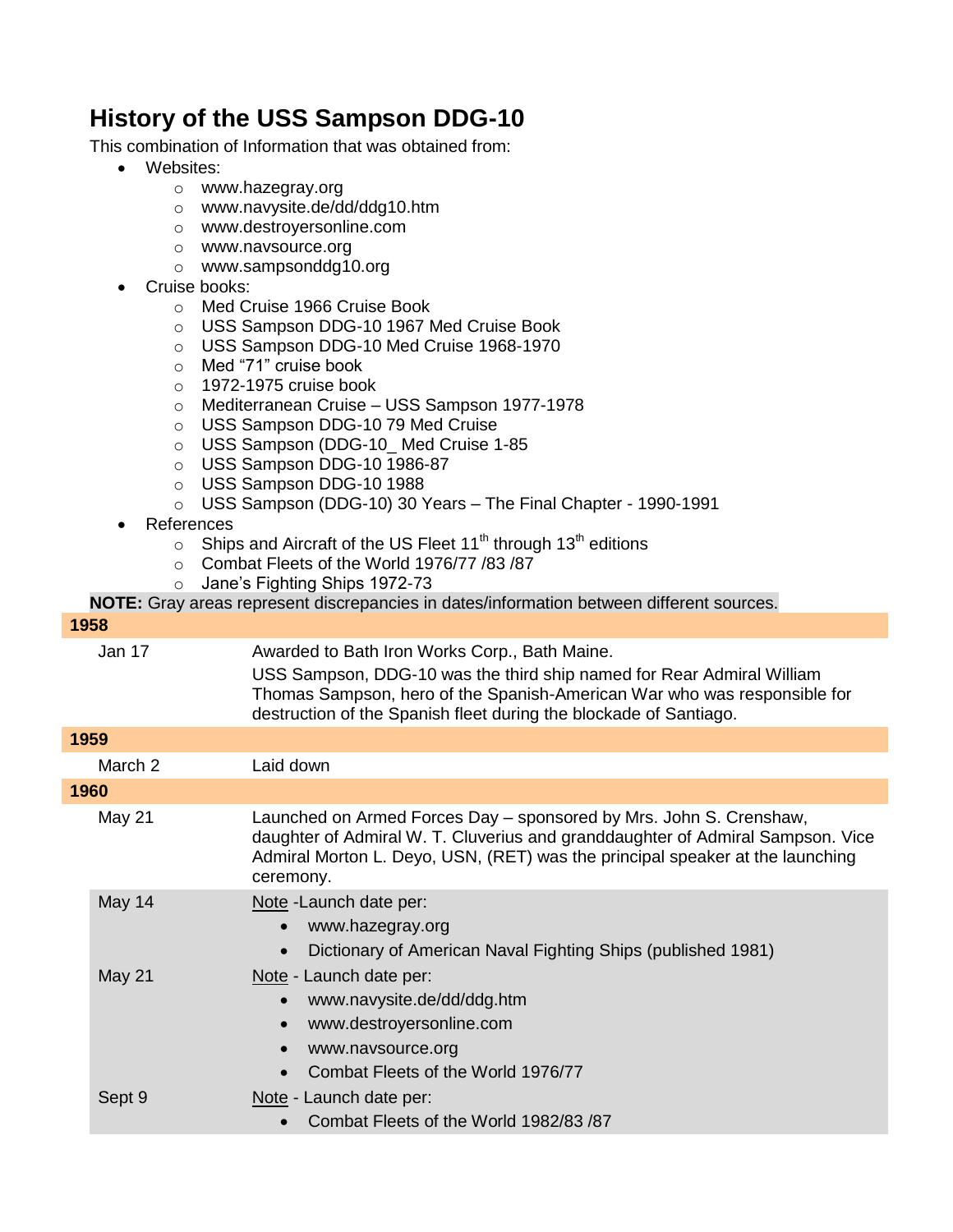|      |                  | Jane's Fighting Ships 1972-73<br>$\bullet$                                                                                                                                                                                                                                                                              |
|------|------------------|-------------------------------------------------------------------------------------------------------------------------------------------------------------------------------------------------------------------------------------------------------------------------------------------------------------------------|
|      |                  | Ships and Aircraft of the US Fleet, 11 <sup>th</sup> -13 <sup>th</sup> editions                                                                                                                                                                                                                                         |
| 1961 |                  |                                                                                                                                                                                                                                                                                                                         |
|      | June 16          | Delivered to Boston Navy Naval Shipyard.                                                                                                                                                                                                                                                                                |
|      | June 24          | Commissioned at Boston Naval Shipyard- Commander Forrester W. Isen assumed<br>command. Remained in Boston Naval Shipyard for complete outfitting.                                                                                                                                                                       |
|      | Sept             | Shakedown training at Guantanamo Bay, Cuba. On completion of shakedown<br>training, the ship returned to Boston Naval Shipyard for the holiday period and<br>post-shakedown availability                                                                                                                                |
|      | Dec 18           | Assigned Norfolk, Virginia as homeport with CDR Forrester W. Isen as Sampson's<br>commanding officer.                                                                                                                                                                                                                   |
|      | 1962             |                                                                                                                                                                                                                                                                                                                         |
|      | Feb              | Relived USS Kohn King, DDG-3 for Development Assist Tests for the TARTAR<br>Weapons System (CNO Project D/S-194).                                                                                                                                                                                                       |
|      |                  | Concurrent with Project D/S-194 was selected to conduct the BUSHIPS<br>Standardization and Tactical Trials for the DDG-2 Class Destroyer. Completed the<br>trials at Guantanamo Bay during the early spring                                                                                                             |
|      | July             | Assigned to newly formed Destroyer Squadron 18 (DESRON 18) and Destroyer<br>Division 182. DESRON 18 was composed entirely of guided missile ship. The<br>other ships in the squadron were the USS Pratt, DLG13, USS John King, DDG-3,<br>USS Lawrence, DDG-4, USS Dahlgren, DLG-12 and the Richard E. Byrd, DDG-<br>23. |
|      |                  | Fired twenty missiles at Roosevelt Roads Missile Firing Range to evaluate the<br><b>TARTAR Missile System.</b>                                                                                                                                                                                                          |
|      | Sept 15          | Returned to Boston Naval Shipyard for major alterations to the missile fire control<br>systems. First ship in the fleet to receive the SPG-51B fire control radars.                                                                                                                                                     |
|      |                  | Shortly after arrival, Sampson's first commanding officer was relieved by<br>Commander John Glennon Finneran.                                                                                                                                                                                                           |
|      |                  | Evaluated new fire control installation with additional missile launches at Roosevelt<br>Roads Missile Range.                                                                                                                                                                                                           |
|      | 1963             |                                                                                                                                                                                                                                                                                                                         |
|      | Jan-Feb          | Operated out of Norfolk, Virginia in conjunction with CNO Project D/S-194.                                                                                                                                                                                                                                              |
|      | Jan              | Midshipmen aboard for their annual training cruise (per 1966 cruise book).<br>Ports of call were:<br>Mayport, Florida<br>$\bullet$                                                                                                                                                                                      |
|      |                  | New York, New York<br>$\bullet$                                                                                                                                                                                                                                                                                         |
|      |                  | Montreal, Canada                                                                                                                                                                                                                                                                                                        |
|      | March            | Launched fifteen more TARTAR missiles at Roosevelt Rods, PR plus thirty-eight<br>test vehicles for the final phase of the Development Assist Tests.                                                                                                                                                                     |
|      | April            | AN/SPS-39 Series 3 Radar installed at Portsmouth Naval Shipyard (Norfolk Naval<br>Shipyard in Portsmouth, assumed).                                                                                                                                                                                                     |
|      | <b>July 1-22</b> | Midshipmen aboard for their annual training cruise in Western Atlantic (per "Early<br>History" of the Sampson from various sources).<br>Ports of call were:<br>New York, New York                                                                                                                                       |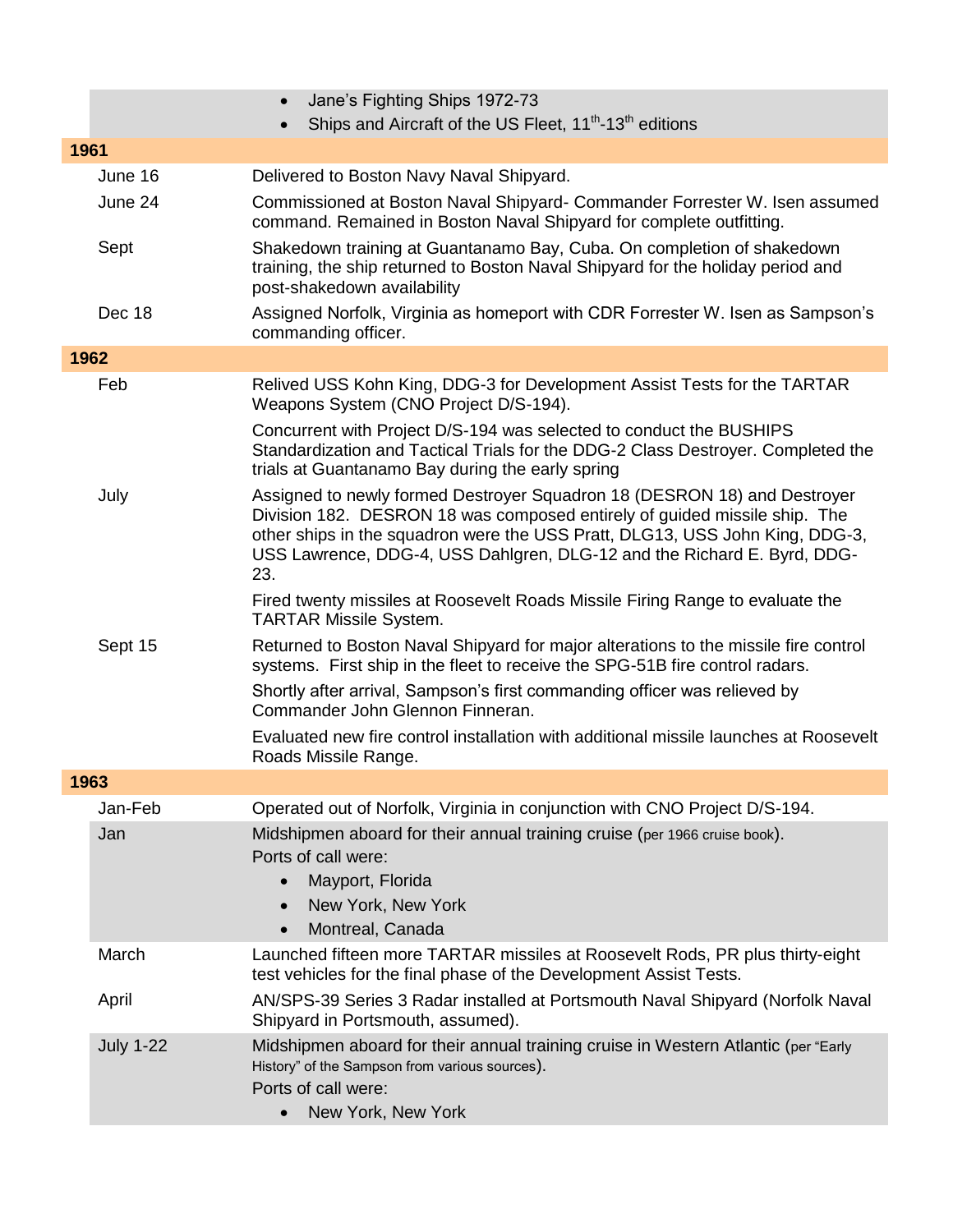|      |               | Montreal, Canada<br>$\bullet$                                                                                                                                                                           |
|------|---------------|---------------------------------------------------------------------------------------------------------------------------------------------------------------------------------------------------------|
|      | <b>Aug 12</b> | Commenced four-week evaluation of AN/SPS-39 Series 3 radar in VACAPES<br>Operations Area.                                                                                                               |
|      | Nov 1-19      | Continued missile firings at Roosevelt Roads Missile Range.                                                                                                                                             |
|      | Dec           | Fired full magazine load of blast launch test vehicles in VACAPES Operations<br>Area.                                                                                                                   |
|      | Dec 19        | Commander John Leighton Merrick assumes duty as commanding officer.<br>After Christmas holidays, Sampson, operating with the Second Fleet, fired two<br><b>TARTAR missiles under combat conditions.</b> |
| 1964 |               |                                                                                                                                                                                                         |
|      | April - July  | Conducted ship's first regular overhaul at Norfolk Naval Shipyard.                                                                                                                                      |
|      | Aug           | Launched two missiles during ships qualification trials and refresher training at<br>Guantanamo Bay, Cuba.                                                                                              |
|      | Nov           | Successfully replenished missiles at sea by new method using a helicopter.                                                                                                                              |
| 1965 |               |                                                                                                                                                                                                         |
|      | Jan           | Commenced first Mediterranean deployment.                                                                                                                                                               |
|      | Jan 14        | Crossing the Atlantic, an electrical fire in the primary air search radar equipment<br>room (SPS-39) caused extensive damage and greatly shortened deployment.                                          |
|      |               | Turned over early and returned to Norfolk, Virginia with the USS Forrestal, CVA-59<br>CVBG, encountering rough weather.                                                                                 |
|      | March 15      | Entered Norfolk Naval Shipyard for repairs.                                                                                                                                                             |
|      | May 8         | Commander Robert F. Schniedwind assumes command.                                                                                                                                                        |
|      | June 24       | Returned to fleet duties and performed modified SDT missile firings at Roosevelt<br>Roads, Puerto Rico.                                                                                                 |
|      | July 17       | During gunnery exercise lookouts spotted the 50-foot sailing sloop Cecelia Ann<br>flying distress signals. Six crewmen and mascot were rescued before the sloop<br>sank.                                |
|      | Sept          | Conducted Blue and Gold operations with ASW exercises in the vicinity of<br>Bermuda and open ocean missile firings off Cherry Point, North Carolina.                                                    |
|      | Oct           | Conducted gunnery exercises and two competitive missile firings off Puerto Rico.                                                                                                                        |
|      | Nov           | Underway for a short period of type training off Jacksonville, Florida.                                                                                                                                 |
| 1966 |               |                                                                                                                                                                                                         |
|      | Early         | Conducted gunnery exercises off Culerba, Puerto Rico and escort duties off<br>Guantanamo Bay Cuba.                                                                                                      |
|      | March 10      | Deployed to Mediterranean Sea with USS Saratoga, CV-60 CVBG.                                                                                                                                            |
|      | March 30      | Turned over with USS Sellers, DDG-11 in Pollensa Bay, Spanish Ballearic Islands                                                                                                                         |
|      |               | Replenished at sea.                                                                                                                                                                                     |
|      | April 6 -15   | Visited at Istanbul, Turkey after 28 days at sea.                                                                                                                                                       |
|      |               | Conducted training exercises and acted as rescue destroyer for USS America<br><b>CVA-66.</b>                                                                                                            |
|      | April 21-29   | Visited Beirut, Lebanon.                                                                                                                                                                                |
|      |               | Conducted carrier operations drills, general quarters, ECM exercises, air<br>controlling, gunnery, engineering drills, and submarine opposed underway<br>replenishment.                                 |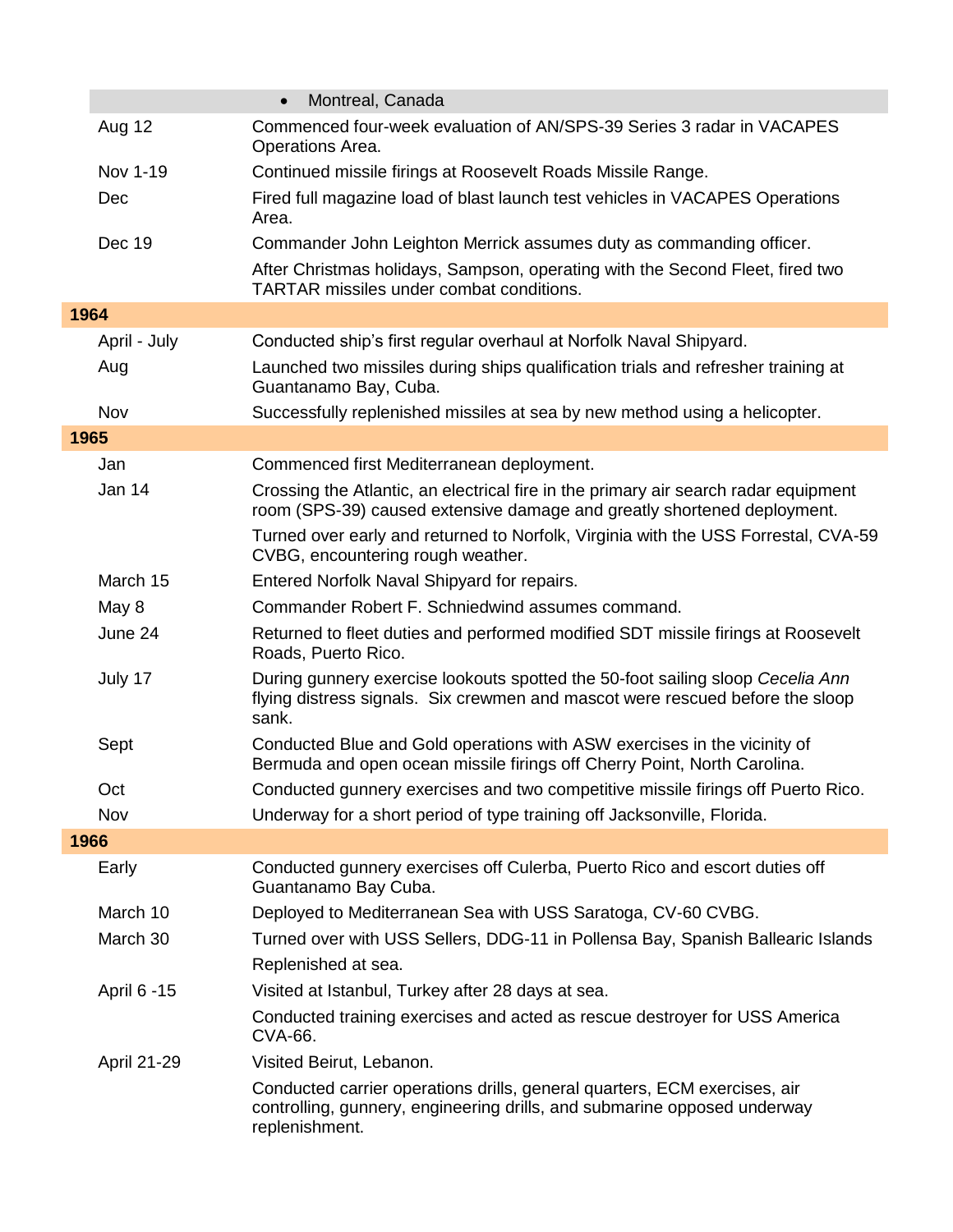| May 6-18         | Visited Valetta, Malta.                                                                                                                                                                                                  |
|------------------|--------------------------------------------------------------------------------------------------------------------------------------------------------------------------------------------------------------------------|
|                  | Served as early warning picket for USS America, CVA-66 CVBG against air strikes<br>launched by USS Saratoga, CVA-60 CVBG.                                                                                                |
|                  | Arrived at Naples Italy where the Engineering Department repaired boilers. Tours<br>available to Rome and Venice.                                                                                                        |
|                  | Departed Naples, Italy for one day at sea                                                                                                                                                                                |
|                  | Arrived at Toulon, France for five days. Acted as honor guard for Rear Admiral de<br>Lachadenede, Major General of the Third Maritime District (Southern France).<br>Sampson's host ship was the French destroyer Tartu. |
| June 14          | Departed Toulon, France                                                                                                                                                                                                  |
| June 20          | Conducted successful ASROC firing.                                                                                                                                                                                       |
| June 24          | Visited at Livorno, Italy. Tours to Florence, Pisa, and Milan.                                                                                                                                                           |
|                  | Officers lose Officer-CPO softball game, 28 to 8.                                                                                                                                                                        |
|                  | $Note$ – first time in Sampson's history                                                                                                                                                                                 |
|                  | Departed Livorno, Italy                                                                                                                                                                                                  |
|                  | Operated for three days with the USS Independence, CVA-62 CVBG.                                                                                                                                                          |
|                  | Visited Golfe Juan, France.                                                                                                                                                                                              |
| July 4           | Celebrated Independence Day on the French Riviera.                                                                                                                                                                       |
|                  | Departed Golfe Juan, France and sailed 30 miles to St. Tropez, France.                                                                                                                                                   |
| July 14          | Celebrated Bastille Day, French Independence Day, in St Tropez, France.                                                                                                                                                  |
| July 15          | Departed St. Tropez, France.                                                                                                                                                                                             |
|                  | Participated in replenishment and anti-submarine exercise.                                                                                                                                                               |
| July 20          | Conducted successful TARTAR missile firing.                                                                                                                                                                              |
| July 26-Aug 2    | Visited Barcelona, Spain.                                                                                                                                                                                                |
|                  | Turned over in Pollensa Bay.                                                                                                                                                                                             |
| Aug 3            | Departed Pollensa Bay for Norfolk.                                                                                                                                                                                       |
|                  | Steamed with USS Mairas, AO-57 at 17 knots across the Atlantic.                                                                                                                                                          |
| Aug 6            | Received word the Sampson was awarded the Squadron Battle Efficiency $E$ plus<br>Departmental $E$ for Engineering and $E$ for Operations.                                                                                |
| Aug 12           | Returned to Norfolk to resume Blue and Gold operations after 153 days.                                                                                                                                                   |
|                  | Conducted three weeks of exercise in Caribbean Sea plus additional tests.                                                                                                                                                |
| Nov $29 - Dec14$ | Participated in LANTFLEX 66 exercise in which Sampson provided ASW and<br>AAW services for the ASW carrier USS Wasp, CVS-18 and conducted exercises in<br>the Puerto Rico Operating Area.                                |
| Dec              | Returned to Norfolk, Virginia.                                                                                                                                                                                           |
| 1967             |                                                                                                                                                                                                                          |
| <b>Jan 19</b>    | CDR Charles A. Reed assumes command                                                                                                                                                                                      |
| Jan 20-Feb 6     | Conducted SPRINGBOARD I weapons firings in Puerto Rico Operating Area                                                                                                                                                    |
| March 3-15       | Conducted SPRINGBOARD II operations in Puerto Rico Operating Area.                                                                                                                                                       |
| May 2            | Deployed to Mediterranean with USS America, CVA-66 CVBG.                                                                                                                                                                 |
| May 10-11        | Visited Rota, Spain.                                                                                                                                                                                                     |
| May 12-17        | Visited El Ferrol de Caudillo, Spain. In El Ferrol de Caudillo, a radarman from the                                                                                                                                      |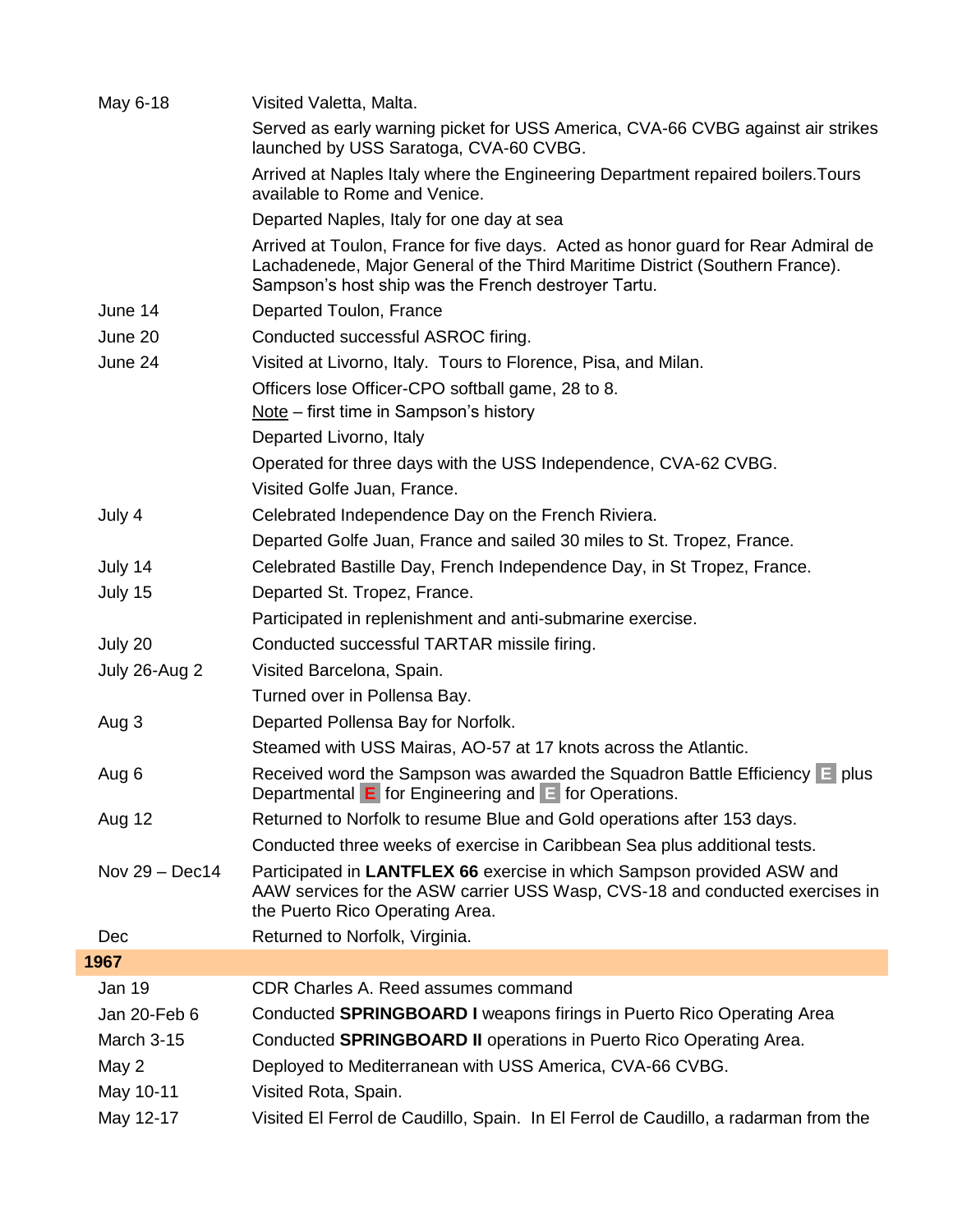|                  | Sampson rescued a German seaman from the harbor.                                                                                               |
|------------------|------------------------------------------------------------------------------------------------------------------------------------------------|
| <b>May 18</b>    | Visited Rota, Spain.                                                                                                                           |
| <b>May 25</b>    | Sampson assigned to the USS America CVA-66 task group, joined up with TG<br>60.2, USS Saratoga CVA-60, and her destroyers.                     |
|                  | Sampson ordered to shadow soviet destroyer, 626 and attempt to keep it from<br>constantly cutting in and out of the carrier's formation.       |
| June 5-10        | Arab Israeli Six-Day War                                                                                                                       |
| June 8           | USS Liberty AGTR-5 attacked by Israeli fighter jets aircraft and Israeli Navy<br>motor torpedo boats killing 34 crew members and wounding 171. |
| June 9           | Sampson was part of force which steamed and rendezvoused with the heavily<br>damaged USS Liberty (AGTR-5).                                     |
| June 13-18       | Visited Souda Bay, Crete. Tour of Knossos, Crete.                                                                                              |
| June 21-25       | Visited Izmir, Turkey. Tour Ephesus, Turkey.                                                                                                   |
|                  | Sampson damages propeller on uncharted object when leaving port                                                                                |
| June 22-July 2   | Visited Souda Bay, Crete. Replace damaged propeller.                                                                                           |
| July $3 - 7$     | Visited Vollos, Greece. Tour of Athens, Greece.                                                                                                |
| July 29-Aug 2    | Visited Valetta, Malta.                                                                                                                        |
| Aug 16-21        | Visited Genoa, Italy. Tour Rome and Italian Riviera.                                                                                           |
| Aug 28-29        | Visited Pollensa Bay, Spain for turnover.                                                                                                      |
|                  | Sampson received the Squadron Battle Efficiency $\mathbb{E}$ for the second time.                                                              |
| Sept 9           | Returned to Norfolk, Virginia.                                                                                                                 |
| Nov <sub>1</sub> | Changed homeport to Charleston, South Carolina.                                                                                                |
| 1968             |                                                                                                                                                |
| Jan-May          | Conducted RDH at Charleston Naval Shipyard.                                                                                                    |
| June-Aug         | Conducted SQT in Puerto Rico Operating Area and REFTRA at Guantanamo Bay,<br>Cuba.                                                             |
| July 30          | Commander T. J. Bigley assumes command.                                                                                                        |
| Sept 23          | Deployed to the Mediterranean.                                                                                                                 |
| 1969             |                                                                                                                                                |
| <b>Jan 30</b>    | Returned to Charleston, South Carolina.                                                                                                        |
| Feb              | Returned to Charleston (per Wikipedia)                                                                                                         |
| Feb              | Resumed operations in Western Atlantic Ocean and Caribbean Sea.                                                                                |
| Sept 8-23,       | Operation Peace Keeper in the North Atlantic Ocean.                                                                                            |
| Sept 28          | Commenced Mediterranean deployment.                                                                                                            |
| Sept 29-30       | Visited Port Mahon, Menorca                                                                                                                    |
| Oct 4-11         | Visited Venice, Italy                                                                                                                          |
| Nov 4-11         | Athens, Greece                                                                                                                                 |
| Nov <sub>6</sub> | Visit by SECNAV while in Athens, Greece.                                                                                                       |
| Nov 14-21        | Visited Valetta, Malta                                                                                                                         |
| Nov 23           | Visit by CINCUSNAVEUR while in Barcelona, Spain.                                                                                               |
| Nov $25 - Dec 4$ | Visited Barcelona, Spain                                                                                                                       |
| Dec 2            | Visit by COMNAVSURFOR while in Barcelona, Spain.                                                                                               |
|                  |                                                                                                                                                |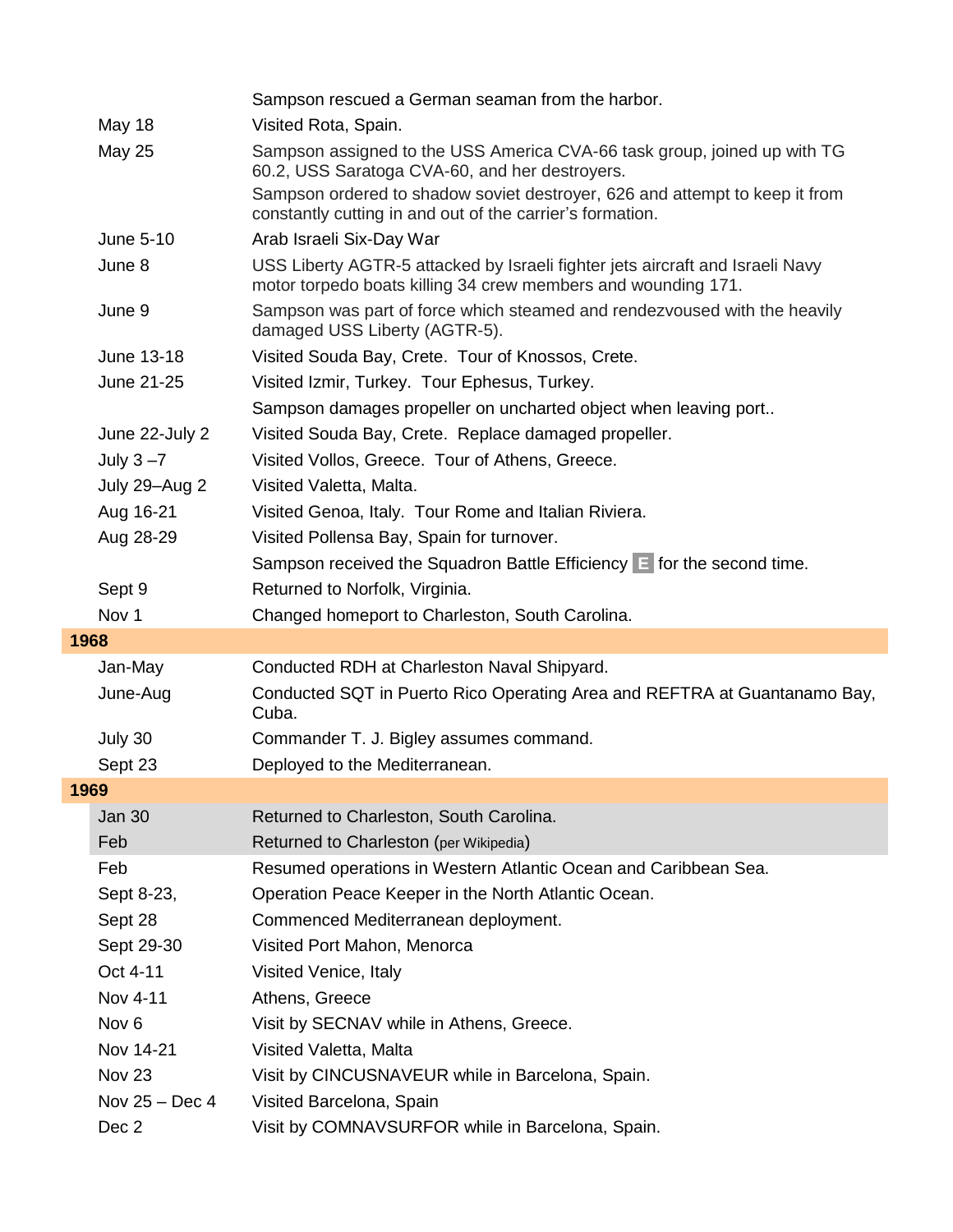| Dec 9-12          | Visited Valletta, Malta                                                                                                                                                                                           |
|-------------------|-------------------------------------------------------------------------------------------------------------------------------------------------------------------------------------------------------------------|
| Dec 15-18         | Visited Rijeka, Yugoslavia                                                                                                                                                                                        |
| Dec $22 -$ Jan 5  | Visited Villefranche, France                                                                                                                                                                                      |
| 1970              |                                                                                                                                                                                                                   |
| Jan 1             | Sampson becomes permanent flagship of Destroyer Squadron Four                                                                                                                                                     |
| Jan 9-13          | Visited Bizerte, Tunisia                                                                                                                                                                                          |
| Jan 14 – Feb 2    | Visited Naples, Italy                                                                                                                                                                                             |
| Feb 7-11          | Visited Athens, Greece                                                                                                                                                                                            |
| Feb 9             | Commander T. R. Kinnebrew assumes command after commending<br>minesweepers, a fleet tug, a destroyer escort and serving on other destroyers.<br>Commander Bigley left for duty with the Chief of Naval Operations |
| Feb 13-16         | Visited Bodrum, Turkey                                                                                                                                                                                            |
| Feb $23 -$ Mar 3  | Visited Trieste, Italy                                                                                                                                                                                            |
| Mar 9-16          | Visited Palms de Mallorca, Spain                                                                                                                                                                                  |
| March 27          | Arrival at Charleston (per 69-70 cruise book)                                                                                                                                                                     |
| March 28          | Returned to Charleston, South Carolina.                                                                                                                                                                           |
| May 12-25         | Participated in exercise Exotic Dancer III off Onslow Beach, North Carolina.                                                                                                                                      |
| May 31-June 4     | Participated in RIMEX 5-70 in the Caribbean Sea.                                                                                                                                                                  |
| Sept 14           | Awarded the Battle Efficiency E for DESRON 4.                                                                                                                                                                     |
| Sept 23           | After two days notice, got underway for special operations in the Mediterranean.                                                                                                                                  |
| Oct               | Cruised first with USS John F. Kennedy, CVA-67, then with USS Saratoga, CV-60,<br>during the latest Levantine crisis.                                                                                             |
|                   | Earned the Meritorious Unit Commendation.                                                                                                                                                                         |
| Nov <sub>1</sub>  | Departed Barcelona, Spain, to return to the United States.                                                                                                                                                        |
| <b>Nov 12</b>     | Returned to Charleston, South Carolina.                                                                                                                                                                           |
|                   | Commenced leave and upkeep period.                                                                                                                                                                                |
| 1971              |                                                                                                                                                                                                                   |
| Jan 18-Feb 6      | Participated in RIMEX 2-71 in the Caribbean Sea                                                                                                                                                                   |
| <b>Early 1971</b> | Operated in the vicinity of British West Indies and prepared for deployment.                                                                                                                                      |
| April 9           | Commander Aris C. A. Sigmond assumes command.                                                                                                                                                                     |
|                   | Awarded the Meritorious Unit Citation by Rear Admiral Robert R. Crutchfield for<br>1970 Middle East Crisis operations                                                                                             |
| April 11          | Departed Charleston, South Carolina.                                                                                                                                                                              |
| April 15          | Deployed to Mediterranean with COMDESRON 4, Captain L. J. Fay embarked.                                                                                                                                           |
|                   | Operated with the Sixth Fleet participating in exercises with both American and<br>NATO forces.                                                                                                                   |
| April 25-26       | Visited Rota, Spain                                                                                                                                                                                               |
| May 7-13          | Visited Villefranche, France                                                                                                                                                                                      |
| May 15-22         | Visited Naples, Italy                                                                                                                                                                                             |
| May 25-26         | Visited Argostoli Bay, Greece                                                                                                                                                                                     |
| May 30-31         | Visited Argostoli Bay, Greece                                                                                                                                                                                     |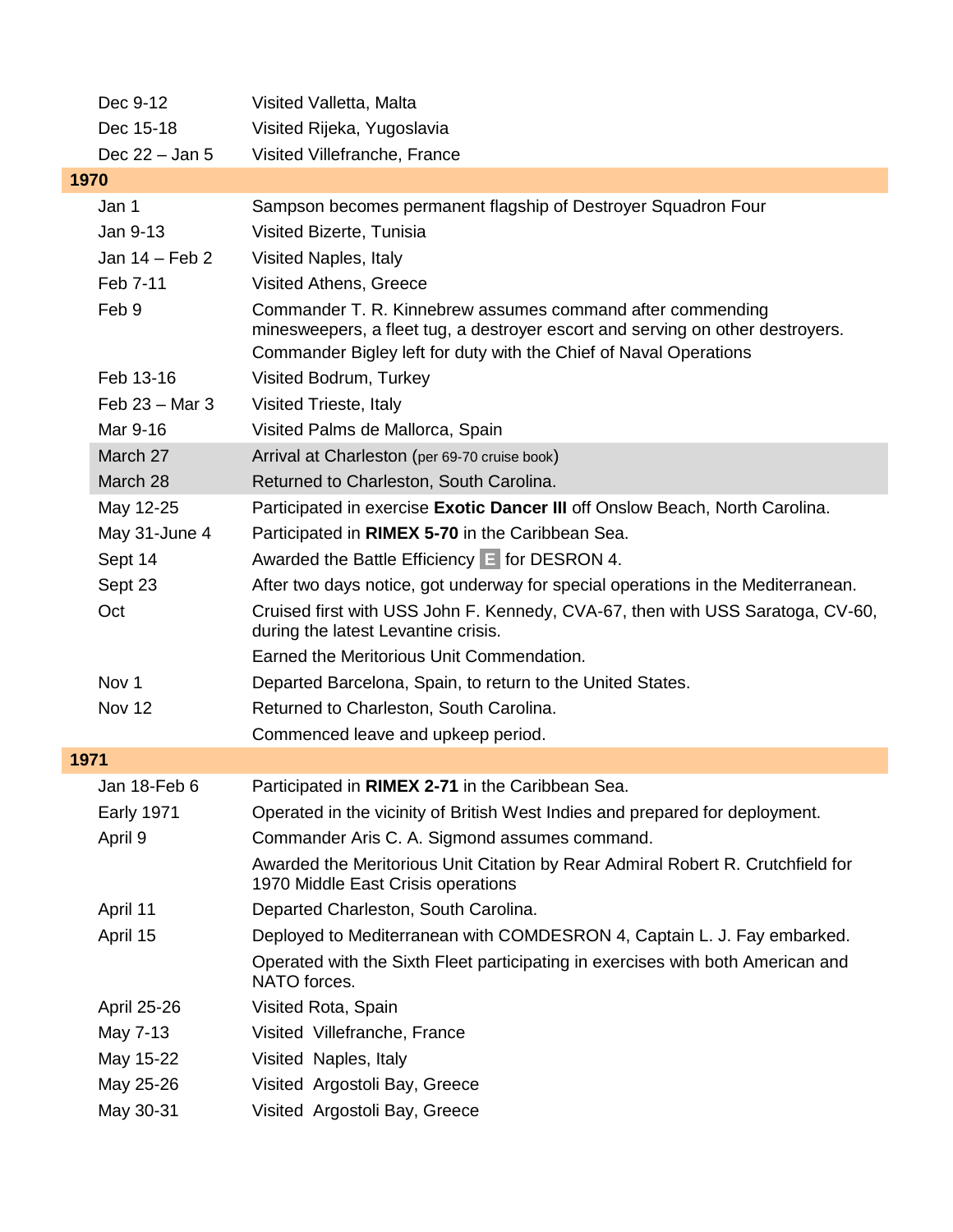|      | June 3-11          | Visited Taranto, Italy                                                                                       |
|------|--------------------|--------------------------------------------------------------------------------------------------------------|
|      | June $19 -$ July 1 | Visited Naples, Italy                                                                                        |
|      | <b>July 2-6</b>    | Visited Villefranche, France                                                                                 |
|      | July 14 -23        | Visited Corfu, Greece                                                                                        |
|      | July 29 - Aug 2    | Visited Antalya, Turkey                                                                                      |
|      | Aug 5-16           | Visited Athens, Greece                                                                                       |
|      | Aug 28 - Sept 10   | Visited Athens, Greece                                                                                       |
|      | Sept 13-17         | Visited Porto Santo Stefano, Italy                                                                           |
|      | Sept $29 - Oct 3$  | Visited Barcelona, Spain                                                                                     |
|      | Oct $3 - Oct 6$    | Visited Palma, Spain                                                                                         |
|      | Oct 16             | Returned to Charleston, South Carolina.                                                                      |
|      | Oct-Dec            | Prepared for regular overhaul.                                                                               |
|      | Dec 8,1971         | Awarded the Battle Efficiency $\Box$ for DESRON 4.                                                           |
| 1972 |                    |                                                                                                              |
|      | Jan $4 - May 4$    | Conducted first Compressed Regular Overhaul attempted on a DDG.                                              |
|      | May-June           | Conducted SDT, WSAT and REFTRA in Caribbean Sea.                                                             |
|      | July $9 - Aug$ 18  | At Charleston                                                                                                |
|      | July 28            | Commander Richard Lew Carson assumes command.                                                                |
|      | Aug 18-Sept 1      | Transited to Athens, Greece her new homeport.                                                                |
|      | Aug 28             | Visited Rota, Spain.                                                                                         |
|      | Oct <sub>3</sub>   | Arrived in Phaleron Bay.                                                                                     |
|      | Oct 4-9            | Conducted Black Sea operations.                                                                              |
|      | Nov                | Conducted Operation Bystander, surveillance of four Soviet Foxtrot submarines.                               |
| 1973 |                    |                                                                                                              |
|      | Feb 5-10           | Conducted Black Sea operations.                                                                              |
|      | March              | Operated in Tunis to assist Tunisian flood victims providing communications link<br>for USS Forrestal helos. |
|      | June 11-16         | Participated in exercise Dawn Patrol                                                                         |
|      | Sept               | Participated in NATO Naval On-Call Forces Mediterranean, exercise Diligent<br>Duty.                          |
|      |                    | During deployment visited:                                                                                   |
|      |                    | Barcelona, Spain<br>$\bullet$                                                                                |
|      |                    | Palma de Majorca<br>٠                                                                                        |
|      |                    | Naples, Italy<br>$\bullet$                                                                                   |
|      |                    | Mikonos, Crete<br>$\bullet$                                                                                  |
|      |                    | Istanbul, Turkey<br>$\bullet$<br>Villefranche, France                                                        |
|      | Oct 6-25           | 1973 Arab Israeli War                                                                                        |
|      | Oct-Nov            | Operated with USS Independence, CV-62, in Eastern Mediterranean during Middle                                |
|      |                    | East Crisis. Meet Black Seas Fleet at the Straits of Bosphurus.                                              |
|      | Dec                | Awarded Battle Efficiency E by COMCRUDESFDRLANT.                                                             |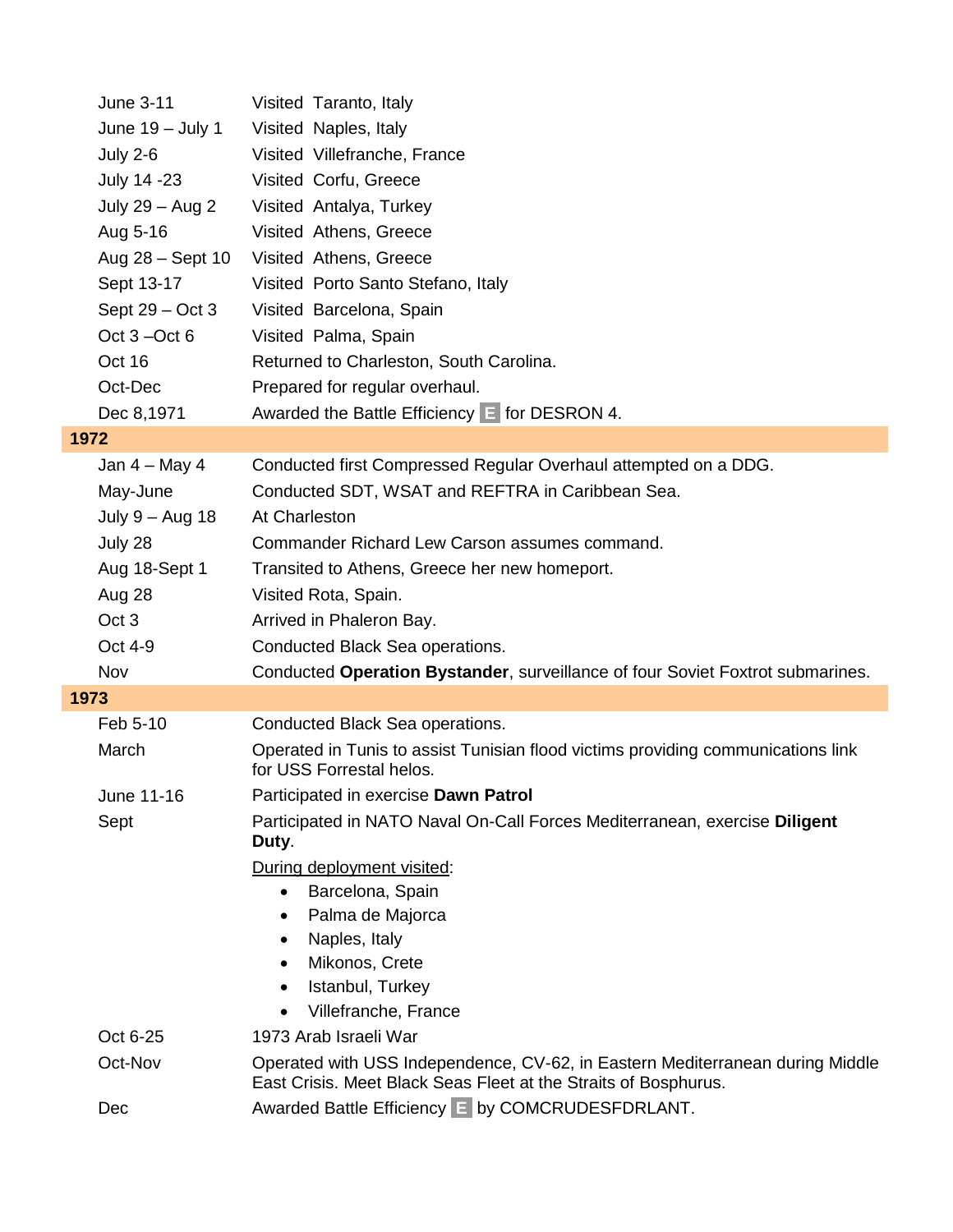|      | Dec 17                 | Began onboard installation of Distillate Fuel Conversion in Hellenic Shipyards,<br>Skaramangas, Greece.                                                         |
|------|------------------------|-----------------------------------------------------------------------------------------------------------------------------------------------------------------|
| 1974 |                        |                                                                                                                                                                 |
|      | March 21               | Completed onboard installation of Distillate Fuel Conversion in Hellenic Shipyards,<br>Skaramangas, Greece.                                                     |
|      | July 19                | Commander Robert L. Whitmire assumes command.                                                                                                                   |
|      | June 19-21             | Participated in Operation Flaming Lance.                                                                                                                        |
|      | <b>Nov 22</b>          | Safely recovered 3 crewmembers of a downed SH3D helicopter from the USS<br>Independence, CV-62. Safely towed the helicopter to the Independence.                |
| 1975 |                        |                                                                                                                                                                 |
|      |                        | Awarded Battle Efficiency E for DESRON 12.                                                                                                                      |
|      | March 22               | Rescued and towed the El Greco Commander, a Liberian fishing vessel, to<br>Augusta Bay, Sicily.                                                                 |
|      | <b>May 30</b>          | In Taormina, Sicily, Ensign Frederick R. Minier perished in a diving accident when<br>he went to the aid and saved another diver in distress.                   |
|      | July 28                | Departed Athens for Philadelphia, Pennsylvania.                                                                                                                 |
|      | Aug 20                 | Arrived at Philadelphia, Pennsylvania.                                                                                                                          |
|      | <b>Aug 25</b>          | Officially shifted homeport to Philadelphia, Pennsylvania.                                                                                                      |
| 1976 |                        |                                                                                                                                                                 |
|      | All year               | RDH at Philadelphia Naval Shipyard.                                                                                                                             |
|      | Sept 30                | Commander Albert L. Bartels assumes command.                                                                                                                    |
| 1977 |                        |                                                                                                                                                                 |
|      | Feb 7-10               | Shifted to new homeport in Mayport, Florida.                                                                                                                    |
|      | April                  | Conducted CSQT, WSAT, and REFTRA in Caribbean Sea and Guantanamo Bay,<br>Cuba.                                                                                  |
|      | <b>May 29</b>          | Ran aground at the entrance to San Juan, Puerto Rico, but was cleared within an<br>hour by the ship's engines and one tug. The sonar dome was slightly damaged. |
|      | Sept                   | Deployed to Mediterranean Sea.                                                                                                                                  |
|      | During cruise          | Visited:                                                                                                                                                        |
|      |                        | Malaga, Spain<br>٠                                                                                                                                              |
|      |                        | Gaeta, Italy                                                                                                                                                    |
|      |                        | Naples, Italy                                                                                                                                                   |
|      |                        | Catania, Sicily                                                                                                                                                 |
|      | Nov 12-19              | Conducted Black Sea operations.                                                                                                                                 |
|      | Nov 13-21              | Conducted Black Sea operations.                                                                                                                                 |
|      | Nov 23-28<br>Dec 16-19 | Visited Ashdod, Israel.                                                                                                                                         |
|      |                        | Visited Alexandria, Egypt.<br>Note: Sampson was the first US Navy ship to visit both Israel and Egypt on the                                                    |
|      |                        | same deployment.                                                                                                                                                |
|      |                        | Nominated by COMDESRON 12 for Navy Award.                                                                                                                       |
| 1978 |                        |                                                                                                                                                                 |
|      |                        | Visited:                                                                                                                                                        |
|      |                        | Athens, Greece                                                                                                                                                  |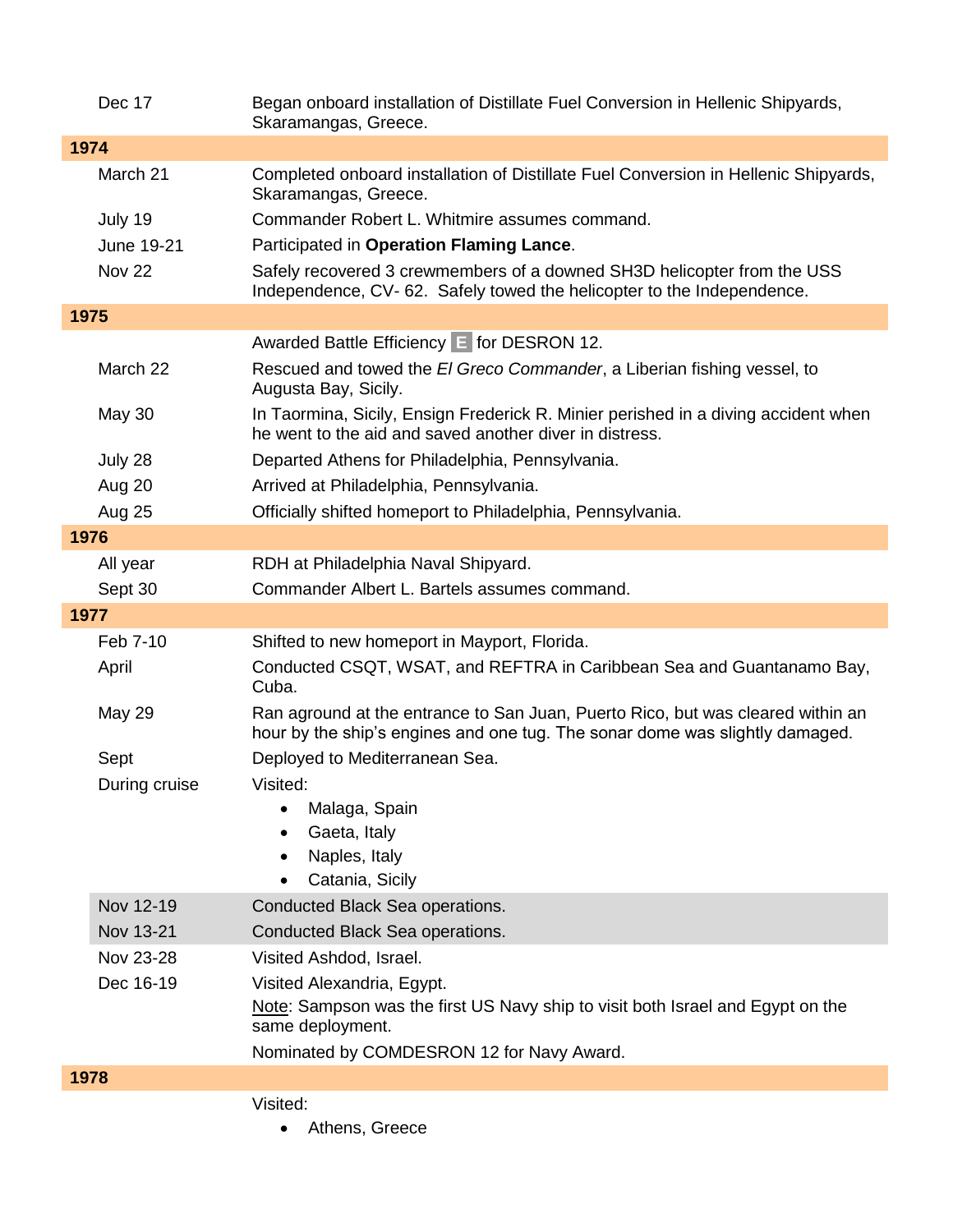|                       | Palma de Mallorca                                                                                                                                                                                                                                                                                                                                                                                                                   |
|-----------------------|-------------------------------------------------------------------------------------------------------------------------------------------------------------------------------------------------------------------------------------------------------------------------------------------------------------------------------------------------------------------------------------------------------------------------------------|
| April 25              | Returned to Mayport, Florida.                                                                                                                                                                                                                                                                                                                                                                                                       |
| July 28               | Commander Ted P. Fenno assumes command.                                                                                                                                                                                                                                                                                                                                                                                             |
| <b>July 31-Aug 18</b> | Participated in <b>COMPTUEX 4-78</b> . Successfully launched fourteen SM-1-MR<br>missiles as missile school ship's training, embarking firing teams from USS<br>Conyingham, DDG-17, USS Sellers, DDG-11 and USS Julius A. Furer, FFG-6.                                                                                                                                                                                             |
| 1979                  |                                                                                                                                                                                                                                                                                                                                                                                                                                     |
| Jan-Feb               | Participated in READEX 1-79.                                                                                                                                                                                                                                                                                                                                                                                                        |
| March 13              | Deployed to Mediterranean Sea with USS America, CV-66 CVBG.                                                                                                                                                                                                                                                                                                                                                                         |
| June 6-Aug 24         | Visited during deployment:<br>Lisbon, Portugal<br>Barcelona, Spain<br>$\bullet$<br>Toulon, France<br>$\bullet$<br>Trieste, Italy<br>$\bullet$<br><b>Transited the Suez Canal</b><br>Conducted operations in Southern Red Sea and Persian Gulf. Awarded the Navy<br><b>Expeditionary Medal.</b><br>Visited during deployment:<br>Republic of Djibouti<br>$\bullet$<br><b>Bahrain</b><br>$\bullet$<br><b>Transited the Suez Canal</b> |
|                       |                                                                                                                                                                                                                                                                                                                                                                                                                                     |
|                       | Visited Rota, Spain                                                                                                                                                                                                                                                                                                                                                                                                                 |
| Sept 22               | Arrived in Mayport, Florida.                                                                                                                                                                                                                                                                                                                                                                                                        |
| Dec 10                | Awarded Battle Efficiency $\boxed{=}$ for DESRON 12.                                                                                                                                                                                                                                                                                                                                                                                |
| 1980                  |                                                                                                                                                                                                                                                                                                                                                                                                                                     |
| Jan 14-Feb 1          | Participated in READEX 1-80 in the Caribbean Sea with COMDESRON 32<br>embarked.                                                                                                                                                                                                                                                                                                                                                     |
| May 26-June 4         | Participated in OPSAIL 80, celebration of Boston's 350 <sup>th</sup> birthday with Vice<br>Admiral Thomas J. Bigley, COMSECONDFLT, former commanding officer of the<br>Sampson embarked.                                                                                                                                                                                                                                            |
| June 4-21             | Participated in COMPTUEX 4-80 in the Caribbean Sea.                                                                                                                                                                                                                                                                                                                                                                                 |
| Sept 10-24            | Participated in NATO exercise Teamwork 80 in the North Atlantic.                                                                                                                                                                                                                                                                                                                                                                    |
| Nov <sub>3</sub>      | Returned to Mayport, Florida.                                                                                                                                                                                                                                                                                                                                                                                                       |
| Dec                   | Awarded Battle Efficiency $\boxed{=}$ for DESRON 12.                                                                                                                                                                                                                                                                                                                                                                                |
| 1981                  |                                                                                                                                                                                                                                                                                                                                                                                                                                     |
| All year              | Conducted RDH at Norfolk Naval Shipyard.<br>Received AN/SQQ-23 PAIR sonar<br>Replaced AN/SPS37 with AN/SPS40D air search radar                                                                                                                                                                                                                                                                                                      |
| 1982                  |                                                                                                                                                                                                                                                                                                                                                                                                                                     |
| March                 | Returned to Mayport from RDH at Norfolk Naval Shipyard.                                                                                                                                                                                                                                                                                                                                                                             |
| June 4-Aug 13         | Conducted WSAT, NGFS, CSQT and REFTRA in the Caribbean Sea and<br>Guantanamo Bay, Cuba.                                                                                                                                                                                                                                                                                                                                             |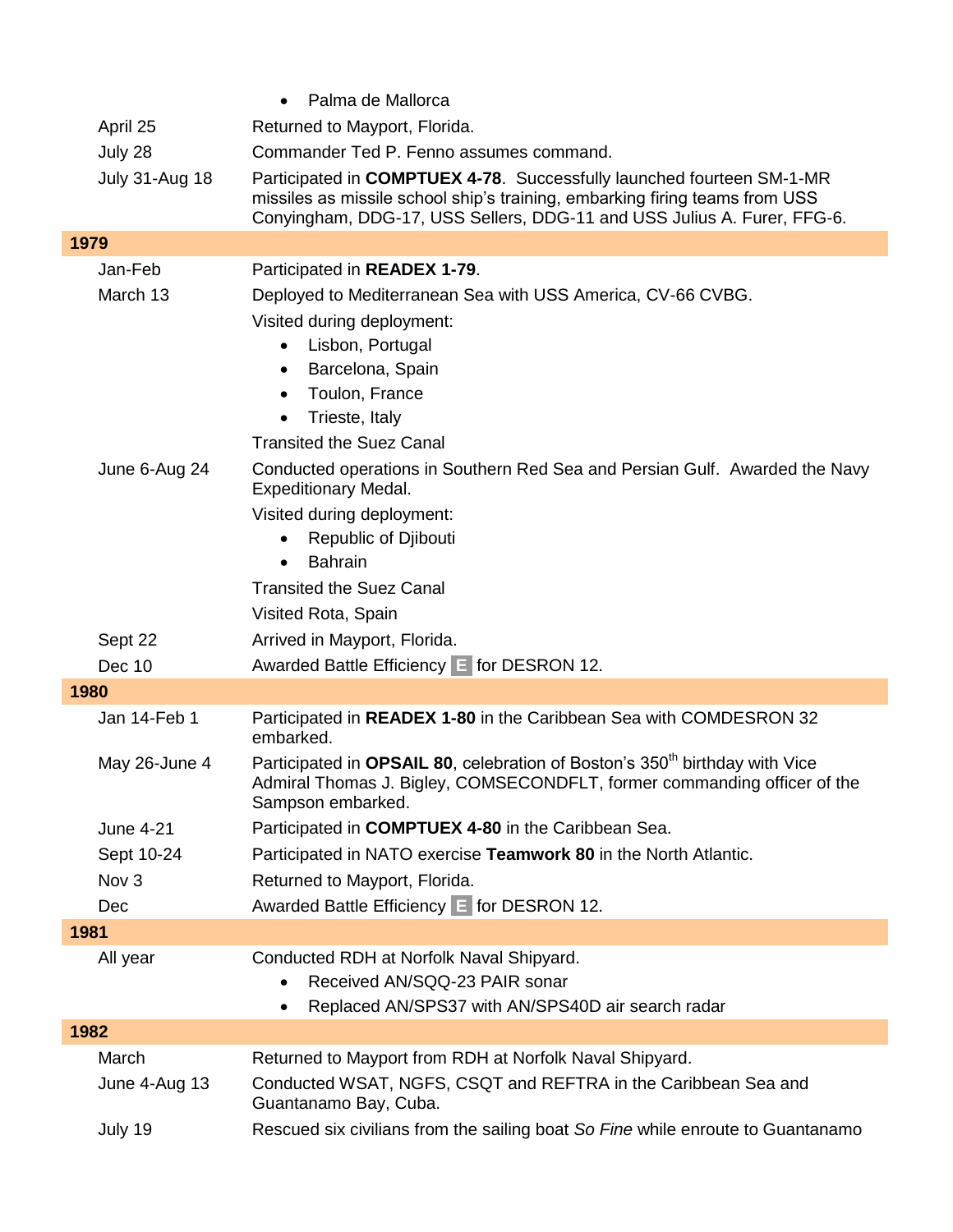|                                      | Bay, Cuba.                                                                                                                                                                                     |
|--------------------------------------|------------------------------------------------------------------------------------------------------------------------------------------------------------------------------------------------|
| Aug 13-15                            | Embarked USCG TACLET for anti-drug smuggling operations.                                                                                                                                       |
| Oct 1-15                             | Participated in READEX 3-82 in the Caribbean Sea with USS Nimitz, CVN-68<br>CVBG.                                                                                                              |
| Nov 10                               | Deployed with USS Clifton Sprague, FFG-16, to the Persian Gulf as part of the<br>Middle East Force.                                                                                            |
| 1983                                 |                                                                                                                                                                                                |
| (no dates)                           | <b>Transited Suez Canal and Red Sea</b><br>Visited:<br>Djibouti<br>$\bullet$<br>karachi<br>$\bullet$                                                                                           |
| Jan 1-10                             | Conducted surveillance of Soviet carrier <i>Minsk</i> and cruiser Tashkent in the Indian<br>Ocean                                                                                              |
| Feb 22-March 16<br>March 31-April 16 | Participated as part of multi-national peacekeeping force off the coast of Beirut,<br>Lebanon.                                                                                                 |
| April 8                              | US Embassy bombed in Beirut, Lebanon.                                                                                                                                                          |
| <b>May 20</b>                        | Returned to Mayport, Florida.                                                                                                                                                                  |
| June 9                               | Commander Jerrold J. Negin assumes command.                                                                                                                                                    |
| Oct 1-27                             | Conducted operations on the Pacific side of the Panama Canal.                                                                                                                                  |
| Nov 3-23                             | Participated in Operation Urgent Fury, the military action to liberate the Caribbean<br>island of Grenada as CTU28.1.1.                                                                        |
| Nov 30                               | Returned to Mayport, Florida.                                                                                                                                                                  |
|                                      | Awarded the Armed Forces Expeditionary Medal for involvement in Operation<br><b>Urgent Fury.</b> Awarded Battle Efficiency E for DESRON 12.                                                    |
| 1984                                 |                                                                                                                                                                                                |
| Jan 1-Oct 12                         | Participated in pre-deployment operations including:<br><b>COMPTUEX 2-84</b> in the Caribbean Sea<br>$\bullet$<br>IRFT at Guantanamo Bay, Cuba<br>$\bullet$<br><b>READEX 2-84</b><br>$\bullet$ |
| Oct 13                               | Deployed to Mediterranean with USS Dwight D. Eisenhower, CVN-69 CVBG.                                                                                                                          |
| Nov 8-Dec 16                         | Conducted Eastern Mediterranean contingency operations off the coast of Beirut,<br>Lebanon.                                                                                                    |
| 1985                                 |                                                                                                                                                                                                |
|                                      | Conducted Operation Eagle Eye surveillance of Soviet units in (? Hanmant ?)<br>anchorage.                                                                                                      |
| Feb 14-April 5                       | Conducted Eastern Mediterranean contingency operations off the coast of Beirut,<br>Lebanon.                                                                                                    |
| March 2                              | Rescued crew of Turkish fishing vessel Bilal Ogullari in the Eastern Mediterranean<br>Sea.                                                                                                     |
|                                      | Visited during deployment:                                                                                                                                                                     |
|                                      | Trieste, Italy<br>$\bullet$                                                                                                                                                                    |
|                                      | Genoa, Italy<br>٠                                                                                                                                                                              |
|                                      | Naples, Italy                                                                                                                                                                                  |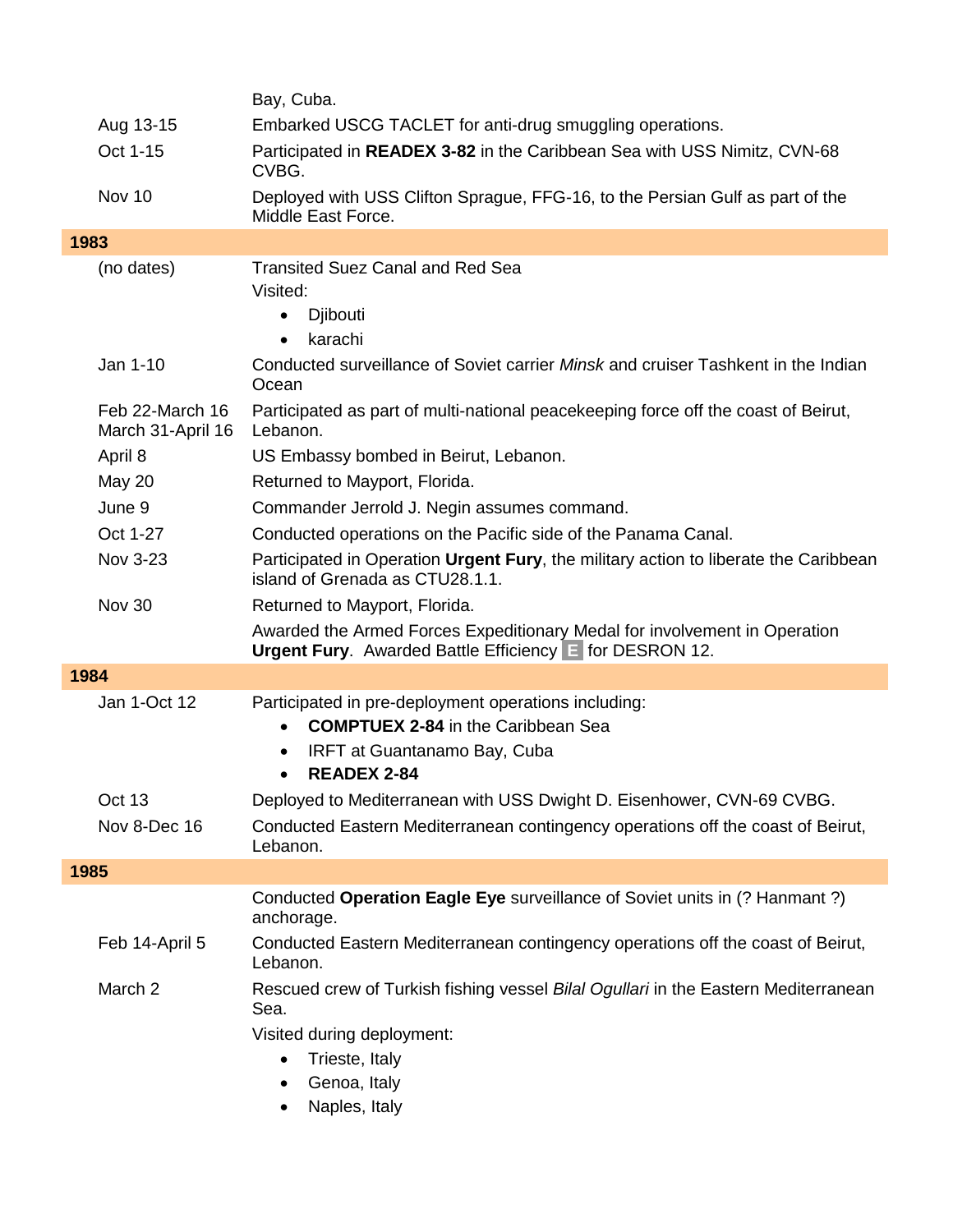|                  | Syracuse, Sicily<br>$\bullet$<br>Palma de Mallorca, Spain<br>٠                                                                                   |
|------------------|--------------------------------------------------------------------------------------------------------------------------------------------------|
|                  | Valencia, Spain<br>٠                                                                                                                             |
|                  | Haifa, Israel                                                                                                                                    |
| May 7            | Returned to Mayport, Florida.                                                                                                                    |
| <b>Aug 15</b>    | Commander Dennis I. Parsons assumes command.                                                                                                     |
| Sept 15-Dec 31   | Conducted SRA in Mayport, Florida.                                                                                                               |
| 1986             |                                                                                                                                                  |
| Jan 28-Feb 3     | Participated in recovery operations off Cape Canaveral after the Shuttle<br>Challenger disaster. Received the USCG Unit Commendation.            |
| May 16-June 24   | Conducted IRFT in Guantanamo Bay, Cuba.                                                                                                          |
| Oct <sub>6</sub> | Deployed to Persian Gulf as member of Middle East Force.                                                                                         |
|                  | Visited Bermuda and the Azores on the crossing.                                                                                                  |
|                  | <b>Transited the Suez Canal.</b>                                                                                                                 |
|                  | Conducted escort services for Kuwaiti and American merchant ships in the Persian<br>Gulf during the Iran-Iraq war.<br>Visited Bahrain and Dubai. |
| 1987             |                                                                                                                                                  |
| $Jan4-5$         | Visited Shuaiba Kuwait (first US Navy port visit in Kuwait in seven years).                                                                      |
|                  | Visited Gibraltar for three days on trip back home                                                                                               |
| April 6 or 7     | Returned to Mayport from Persian Gulf Deployment.                                                                                                |
| May 4-28         | Conducted anti-drug smuggling surveillance operations in the Caribbean Sea.                                                                      |
| Aug 19-Dec 17    | Conducted Drydocked Selected Restricted Availability (DSRA) in Charleston Naval<br>Shipyard.                                                     |
| 1988             |                                                                                                                                                  |
| Feb 18           | Commander Earl Robert Jones assumes command.                                                                                                     |
| March 23-31      | Conducted LEO operations and <b>MISSILSEX</b> in Caribbean Sea.                                                                                  |
| July 19          | Commander M. R. Rice assumes command.                                                                                                            |
| July 19-Dec 9    | Participated in UNITAS XXIX with COMDESRON 36 embarked.<br>Visited:                                                                              |
|                  | Roosevelt Roads, PR<br>$\bullet$                                                                                                                 |
|                  | La Guaria, Venezuela<br>$\bullet$                                                                                                                |
|                  | Cartagena, Columbia                                                                                                                              |
|                  | Panama Canal<br>$\bullet$                                                                                                                        |
|                  | Manta, Ecuador<br>٠                                                                                                                              |
|                  | Lima, Peru                                                                                                                                       |
|                  | Valparaiso, Chile<br>٠                                                                                                                           |
|                  | Punta Arena, Chile<br>٠                                                                                                                          |
|                  | Montevideo, Uruguay<br>٠                                                                                                                         |
|                  | Rio de Janeiro, Brazil                                                                                                                           |
| Aug 1            | Commander Albert Clinton Myers assumes command.                                                                                                  |
| 1989             |                                                                                                                                                  |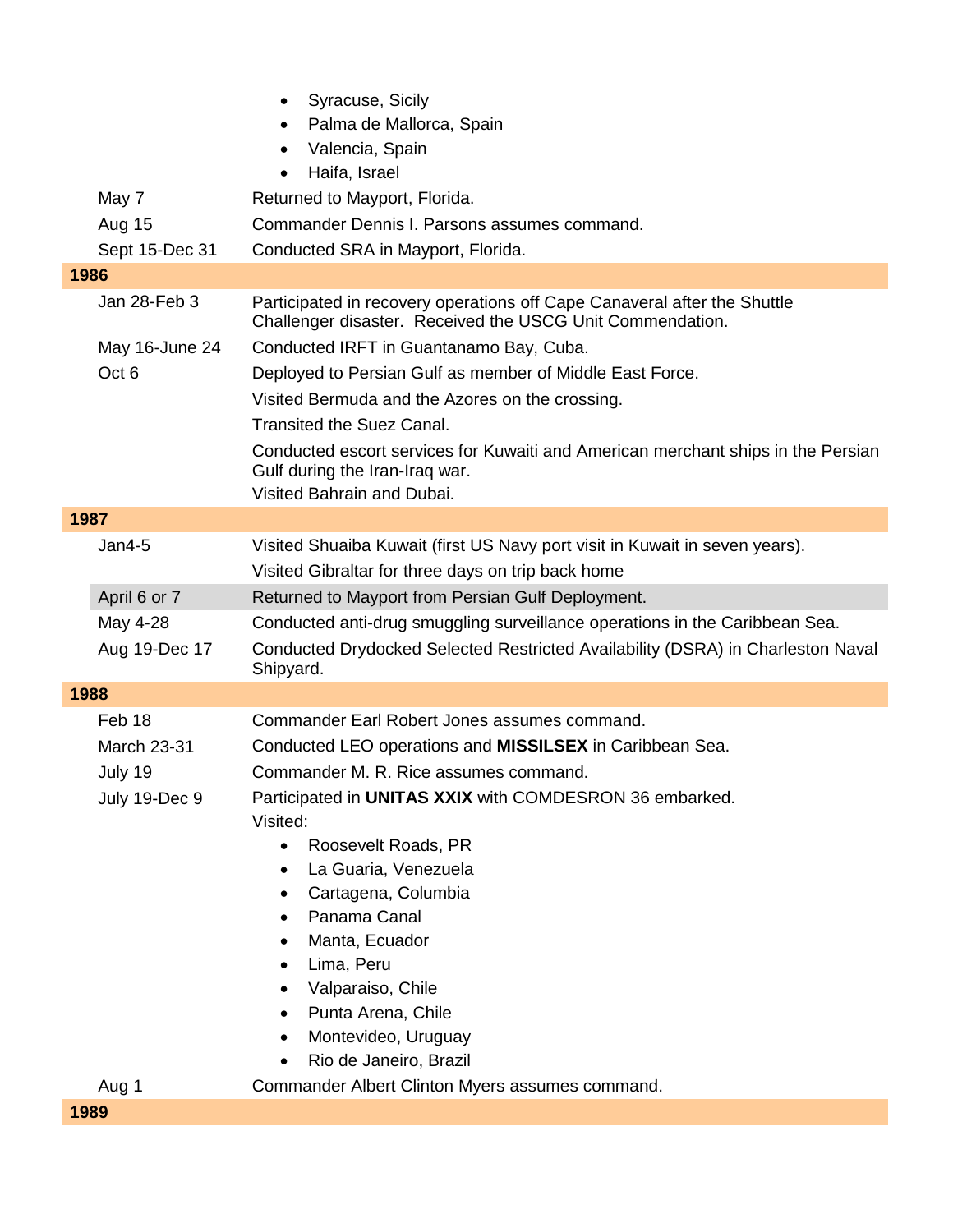| Feb 6- March 16  | Conducted LEO operations with USCG in Caribbean Sea.                                                                                                                                                                                                                                                                                                                                                                                                                       |
|------------------|----------------------------------------------------------------------------------------------------------------------------------------------------------------------------------------------------------------------------------------------------------------------------------------------------------------------------------------------------------------------------------------------------------------------------------------------------------------------------|
| Aug 21-Sept 1    | Conducted Limited Team Training at Guantanamo Bay, Cuba.                                                                                                                                                                                                                                                                                                                                                                                                                   |
| Oct 2-24         | Conducted LEO operations with USCG in Caribbean Sea.                                                                                                                                                                                                                                                                                                                                                                                                                       |
| Dec18            | Awarded Battle Efficiency E for DESRON 12.                                                                                                                                                                                                                                                                                                                                                                                                                                 |
| 1990             |                                                                                                                                                                                                                                                                                                                                                                                                                                                                            |
| Feb 2-9          | Participated in FLEETEX 1-90 BASIC in Puerto Rico Operations Area.                                                                                                                                                                                                                                                                                                                                                                                                         |
| Feb 10-18        | Participated in Operation Topkick off Columbia as a SAR unit in support of<br>Presidents Bush's South American Drug Summit.                                                                                                                                                                                                                                                                                                                                                |
| April 12         | Participated in VANDALEX weapons firing.                                                                                                                                                                                                                                                                                                                                                                                                                                   |
| <b>June 7-22</b> | Participated in FLEETEX 3-90 ADVANCED in Puerto Rico Operations Area with<br>USS Saratoga, CV-60 CVBG.                                                                                                                                                                                                                                                                                                                                                                     |
| Aug 3            | Commander William D. Sullivan assumes command.                                                                                                                                                                                                                                                                                                                                                                                                                             |
| Aug 7 - Mar 28   | Departed Mayport, Florida.                                                                                                                                                                                                                                                                                                                                                                                                                                                 |
|                  | Deployed to Mediterranean with USS Saratoga, CV-60 CVBG.<br>(Deployed from Aug 7 to March 28 1991.)                                                                                                                                                                                                                                                                                                                                                                        |
| Aug 15           | Assigned to Sixth Fleet in the Mediterranean.                                                                                                                                                                                                                                                                                                                                                                                                                              |
|                  | <b>Transited the Suez Canal.</b>                                                                                                                                                                                                                                                                                                                                                                                                                                           |
| Aug 24           | Joined units in the Northern Red Sea. Began Maritime interception and boarding<br>in support of UN sanctions against Iraq.                                                                                                                                                                                                                                                                                                                                                 |
| Aug 22-Sept 21   | Operated in Red Sea in support of Operation Desert Shield. Conducted fourteen<br>merchant boardings.                                                                                                                                                                                                                                                                                                                                                                       |
| Aug 26           | Conducted the first boarding and search of Desert Shield.                                                                                                                                                                                                                                                                                                                                                                                                                  |
| Aug 28           | Boarded and searched vessel – identified prohibited cargo and goods intended for<br>Sudan. Consisted of vehicles taken from Kuwait of various types. After a 3 day<br>wait with the ship, the ship was ordered back to Aqaba, Jordan and not allowed to<br>transport the war plunder to The Sudan. This was the first vessel diverted as part<br>of Dessert Shield. Sampson's boarding and search operation were highlighted<br>during an ABC newscast with Peter Jennings |
| Sept 3           | Presented with the "Eight Ball Award" for superlative performance during Maritime<br>Interception operations, by Rear Admiral Nick Gee, Commander of Cruiser<br>Destroyer Group 8.                                                                                                                                                                                                                                                                                         |
| Sept 15-18       | Visited at Hurghada, Egypt for inaugural port visit.                                                                                                                                                                                                                                                                                                                                                                                                                       |
| Sept 21          | Transited the Suez Canal to join the 41 <sup>st</sup> activation of NATO's Naval On-Call<br><b>Forces Mediterranean.</b>                                                                                                                                                                                                                                                                                                                                                   |
| Sept 26-Oct 22   | Participated in NATO's Naval On-Call Forces Mediterranean, Exercise<br><b>Deterrent Force 2-90.</b> Operated with the Italian, Portuguese, Spanish, British,<br>German, Turkish, and Hellenic navies in Display Determination 90 exercise.<br>Celebrated and hosted 215 <sup>th</sup> birthday of the US Navy in Bari, Italy.                                                                                                                                              |
| Nov <sub>1</sub> | Transited the Suez Canal and rejoined the Northern Red Sea units.                                                                                                                                                                                                                                                                                                                                                                                                          |
| Nov 1-Dec 15     | Operated in Red Sea in support of Operation Desert Shield. Conducted twenty-<br>two merchant boardings.                                                                                                                                                                                                                                                                                                                                                                    |
|                  | Conducted first ASROC exercise in the Red Sea as part of operations with the<br>USS Saratoga, CV-60 CVBG.                                                                                                                                                                                                                                                                                                                                                                  |
| Dec 16           | <b>Transited the Suez Canal.</b>                                                                                                                                                                                                                                                                                                                                                                                                                                           |
|                  |                                                                                                                                                                                                                                                                                                                                                                                                                                                                            |